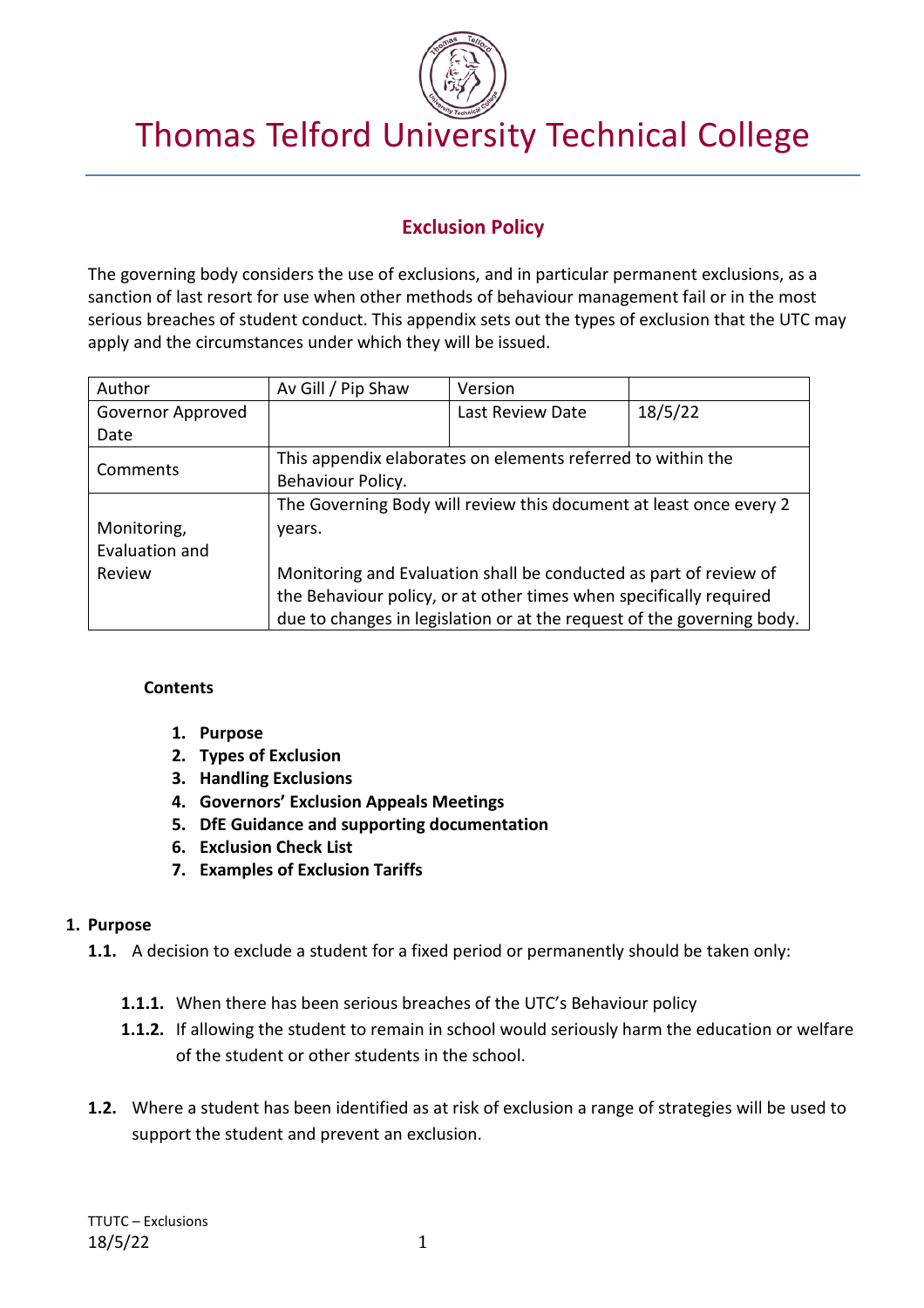- **1.3.** Exclusion is not an appropriate response to minor incidents, deviations from school dress code, lateness and truancy or poor academic performance.
- **1.4.** There are precise regulations for dealing with exclusions. The Headteacher must follow these procedures.

## **2. Types of Exclusion**

There are four types of exclusion that the UTC may use

## **2.1. Lunchtime & Break time in the Conduct Intervention Room (CIR)**

- **2.1.1.** Students whose behaviour at lunchtime or break times is disruptive may be excluded from common areas of the UTC for the duration of the lunchtime and break times.
- **2.1.2.** Students will be placed in the CIR, be brought lunch or permitted to partake of their own packed lunch, and will be permitted to make use of their computer or any reading materials freely (with the exception of making use of social media or using electronic devices to otherwise communicate with other students in the UTC).
- **2.1.3.** Support staff will work with students to ensure that they are accountable for their actions and recognise the requirement to adjust their conduct before reintegration with other students.
- **2.1.4.** Lunchtime exclusion will not normally exceed a week and if this is the case alternative strategies would be discussed with the parents.

### **2.2. Lesson time in the CIR**

- **2.2.1.** The Conduct Leader or SLT may determine to remove a student from all UTC activities whilst retaining them on site in the CIR.
- **2.2.2.** The period of such a sanction will usually not exceed 3 days, but may do in exceptional circumstances.
- **2.2.3.** Students will not be permitted to mix with the general student population nor communicate with them via phone or other electronic communication media.
- **2.2.4.** Students will be set work to complete.
- **2.2.5.** Students will undergo discussions and training sessions regarding their conduct whilst in CIR to support their reintegration into the UTC (e.g. anger management training or mediation).
- **2.2.6.** Parents will always be informed by telephone and in writing (which may be electronic) of any time in CIR.
- **2.2.7.** The arrival and departure times whilst in CIR may vary from other students and would be discussed and agreed with parents.

# **2.3. Fixed Term External Exclusion (FTE)**

- **2.3.1.** On occasion it may be necessary for students to be excluded from the UTC site.
- **2.3.2.** The Principal or Assistant Principal may determine to exclude a student from the UTC for a fixed period.
	- **2.3.3.** Normally each instance of exclusion will last from between 0.5 and 3 days, but may last longer depending on the specific circumstance of the exclusion.
	- **2.3.4.** Students may receive repeated exclusions in any one academic year but the total number of excluded days in any one year shall not exceed 45 days.
	- **2.3.5.** During the FTE the UTC will set work for the student to complete at home.

TTUTC – Exclusions 18/5/22 2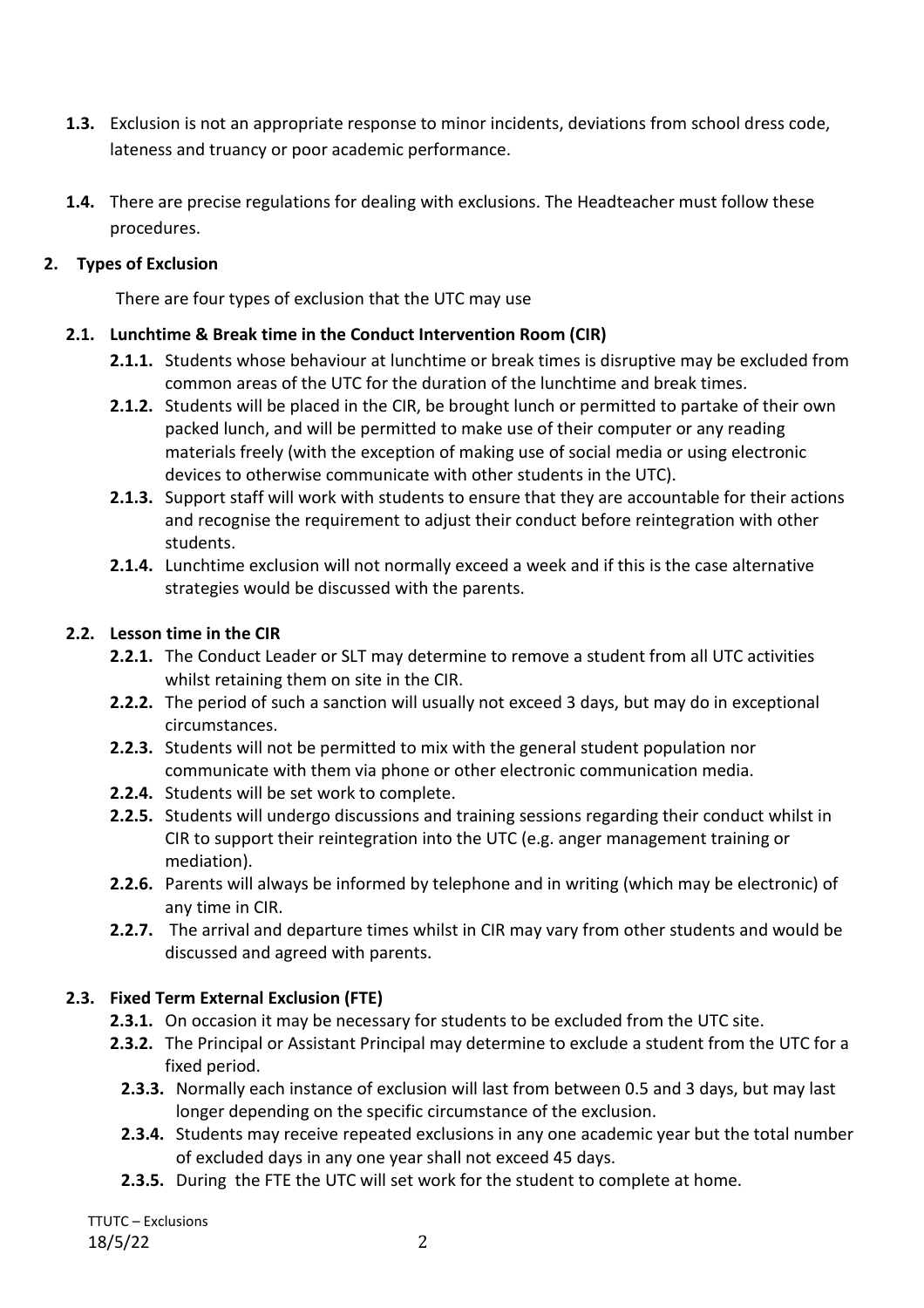- **2.3.6.** Students with a parent/carer will need to attend a reintegration meeting before they return.
- **2.3.7.** A letter will be sent home to summarise the reintegration meeting and placed o BROMCOM
- **2.3.8.** During an external exclusion parents must ensure that students are supervised, are not permitted to be present in public places during UTC hours without reasonable justification and are engaged in productive learning work.
- **2.3.9.** During a FTE if new information is received then at the reintegration another FTE may be imposed to enable further investigations to occur.

# **2.4. Permanent Exclusions**

- **2.4.1.** A student will only be permanently excluded following serious breaches of discipline or if the education or welfare of students and others at the school would be harmed by the continued presence of the student in the school. Permanently excluding a student is a very serious matter and will usually only be taken when all other strategies have been tried.
- **2.4.2.** There are a number of circumstances in which students may be permanently excluded for a single offence, which include (but are not limited to):

**2.4.2.1.** Serious assault, threatened or actual, against another student or member of staff

- **2.4.2.2.** Sexual abuse or assault
- **2.4.2.3.** Supplying an illegal drug
- **2.4.2.4.** Carrying an offensive weapon
- **2.4.2.5.** Deliberate and wilful significant damage to the UTC, particularly that which endangers life (e.g. arson)
- **2.4.3.** When the decision has been made to permanently exclude a student, parents will be notified immediately, if possible by telephone. This will then be followed by a letter of confirmation. The governing body, LAs and the EWO will also be informed.
- **2.4.4.** Parents will be invited to attend the UTC at the earliest opportunity (and certainly within 3 days), with the student where this is safe and feasible, to discuss the decision to permanently exclude with the Principal. Note that this is not an appeal process but ensures that the parents are able to state their case directly to the Principal and listen to the reasons for making the decision to permanently exclude.
- **2.4.5.** Parents have a right to appeal a permanent exclusion, and students will remain on the UTC roll until any appeal process has been completed or it is confirmed that no appeal is to be lodged (either through expiration of the time limit or through direct notification by the parents to the LA that an appeal will not be sought).
- **2.4.6.** The student's home LA is responsible for the student's education from the 6<sup>th</sup> day of the exclusion.

# **3. Handling Exclusions**

- **3.1.** When considering the type and extent of exclusion, the UTC will consider the following factors:
	- **3.1.1.** the severity of the offence;
	- **3.1.2.** the student's previous record;
	- **3.1.3.** the student's current personal circumstances;

TTUTC – Exclusions 18/5/22 3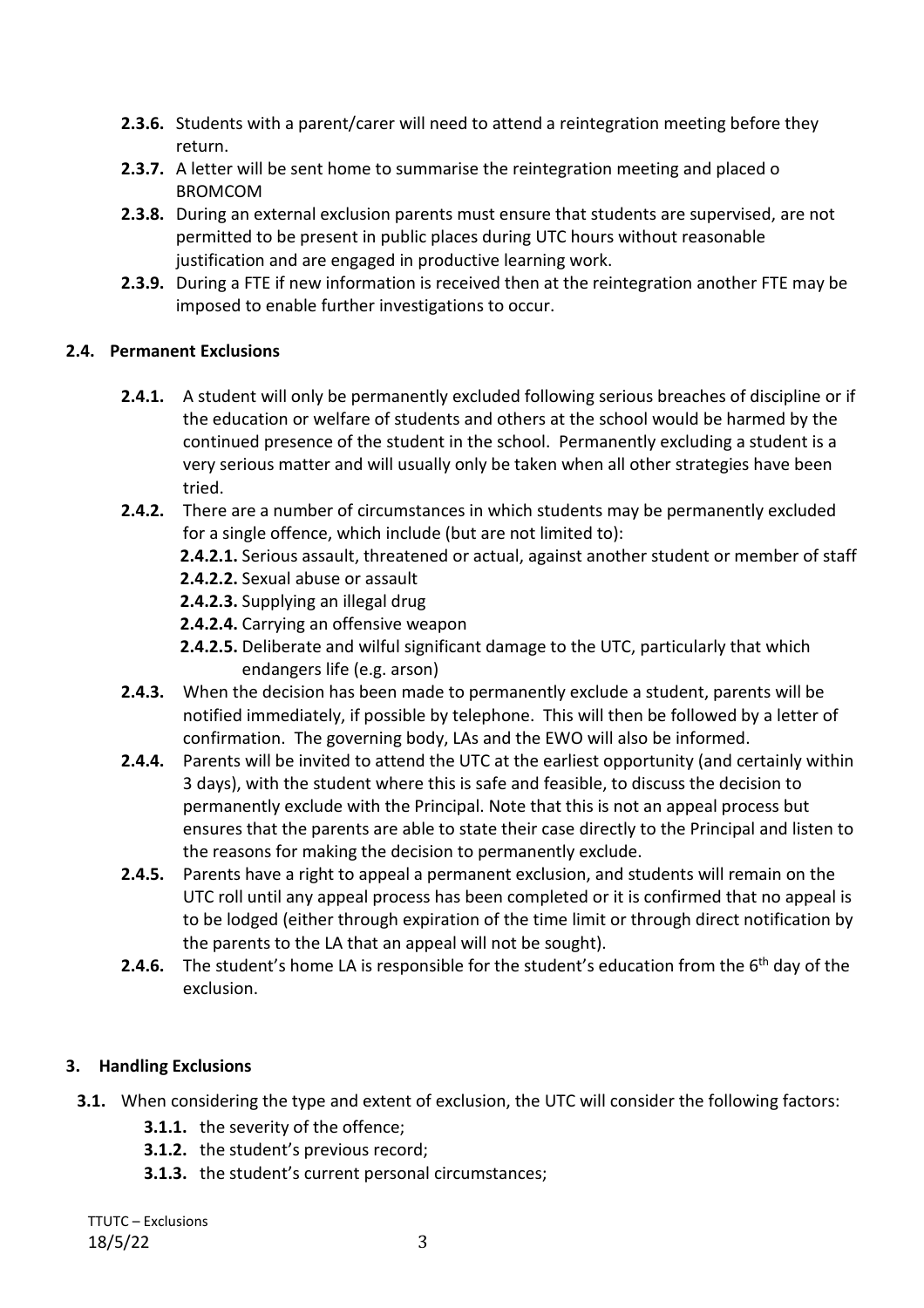- **3.1.4.** what support/intervention we have offered to the student;
- **3.1.5.** is there an alternative to exclusion?
- **3.2.** If, following consideration of the above, it is considered an exclusion may be warranted then the Principal must:
	- **3.2.1.** ensure that a thorough investigation has been carried out;
	- **3.2.2.** consider all the evidence available to support the allegations, taking into account the UTC's various policies and where applicable, the Race Relations Act and the Disability Discrimination Act;
	- **3.2.3.** allow and encourage the student to give his/her written version of the events;
	- **3.2.4.** check whether the event might have been provoked, for example by bullying or sexual or racial harassment;
	- **3.2.5.** keep a written record of the action taken (and copies of records made by other members of staff) including any interviews with the students concerned. The statements must be dated and signed whenever possible; and
	- **3.2.6.** if necessary, consult others, but not anyone who might have a role in reviewing the decision.
- **3.3.** If the decision is taken to exclude then at that meeting the tariff will be set and any special arrangements for readmission will be put into place. The Principal will then write to the parents explaining:
	- **3.3.1.** The precise period and the reasons for the exclusion;
	- **3.3.2.** The parents' duties during the exclusion;
	- **3.3.3.** The parents' right to make representation to the Governing Body and how the student may be involved in this;
	- **3.3.4.** The person the parent should contact if they wish to make such representation;
	- **3.3.5.** The arrangements made by the UTC to set and mark work for the student during the exclusion;
	- **3.3.6.** If the exclusion is a permanent exclusion the UTC will provide work for 5 days before the responsibility of education becomes the LAs.

#### **4. Details of a reintegration interview.**

- **4.1.** The Principal must inform the Governing Body if a student is being excluded for more than 15 days in any one term. Students can be excluded for one or more fixed periods, which when aggregated, do not exceed 45 UTC days in any one UTC year.
- **4.2.** When this exclusion leads to a final warning (before a permanent exclusion a referral to the Governors should be automatic)
- **4.3.** In all cases the Assistant Principal or Conduct Leader should arrange to meet with parents before or soon after the student returns and a dated contract should be drawn up to be signed at that meeting. If the UTC or the LA considers that parental influence could be better brought to bear in the behaviour of the student, a parenting contract may be offered.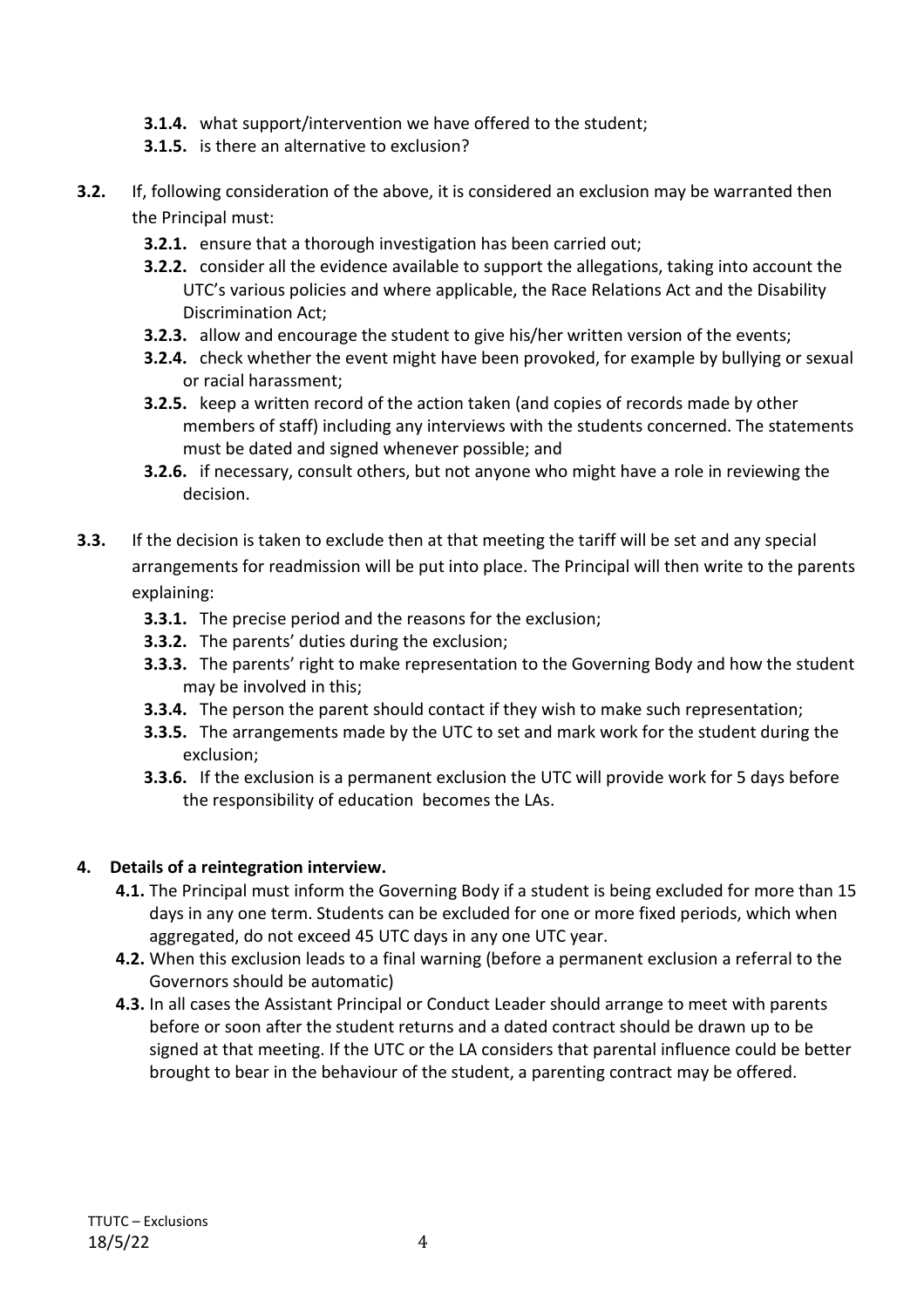#### **5. Governors' Exclusion Appeals Meetings**

- **5.1.** Where an appeal to a permanent exclusion is made in writing, the Governors shall convene an Exclusion Appeals Panel in accordance with government guidance. A representative from the Local Authority shall also be invited to attend.
- **5.2.** Parents shall be informed of the arrangements of this meeting in writing by the Clerk to the Governors and shall be invited to attend (with a representative should they desire)
- **5.3.** The Panel shall receive, in advance of the meeting, a written summary of the evidence and justification for the exclusion from the Principal.
- **5.4.** The Panel shall receive, in advance of the meeting, any written justification for the appeal against the decision from the parent(s).
- **5.5.** During the Panel meeting the Principal shall be required to present the justification for the decision to exclude and describe the processes leading up to the decision to exclude
- **5.6.** Parents will be given an opportunity to make a case for their appeal during the meeting.
- **5.7.** The Governors may require additional investigation or witnesses to attend the Panel meeting to provide additional information.
- **5.8.** The Governors will determine whether or not to uphold the decision to exclude.
- **5.9.** Where parents do not accept the Governing body decision they may request an independent appeals panel (at the expense of the UTC in accordance with government guidance and legislation).
- **6. DfE Guidance and other documentation** has been used to create this document. The specific guidance documents include:
	- **[Exclusion from maintained schools, academies and pupil referral units in England](https://www.gov.uk/government/uploads/system/uploads/attachment_data/file/269681/Exclusion_from_maintained_schools__academies_and_pupil_referral_units.pdf)**

# **Note that the government guidance shall always be followed: should there be any discrepancy between any policy and national legislation or direct guidance**

#### **Exclusion Check List**

| Name                           |                                                        |
|--------------------------------|--------------------------------------------------------|
| Date of Exclusion Meeting      |                                                        |
| Who attended                   |                                                        |
| Offence                        |                                                        |
| Exclusion                      |                                                        |
| Police involved?               |                                                        |
| Parent phoned:                 |                                                        |
| Letter sent via student        | Copy in the post Copy to Chair Copy to LA Copy to file |
| Work set arrangements          |                                                        |
| <b>Reintegration Meeting</b>   |                                                        |
| <b>Key Contract conditions</b> |                                                        |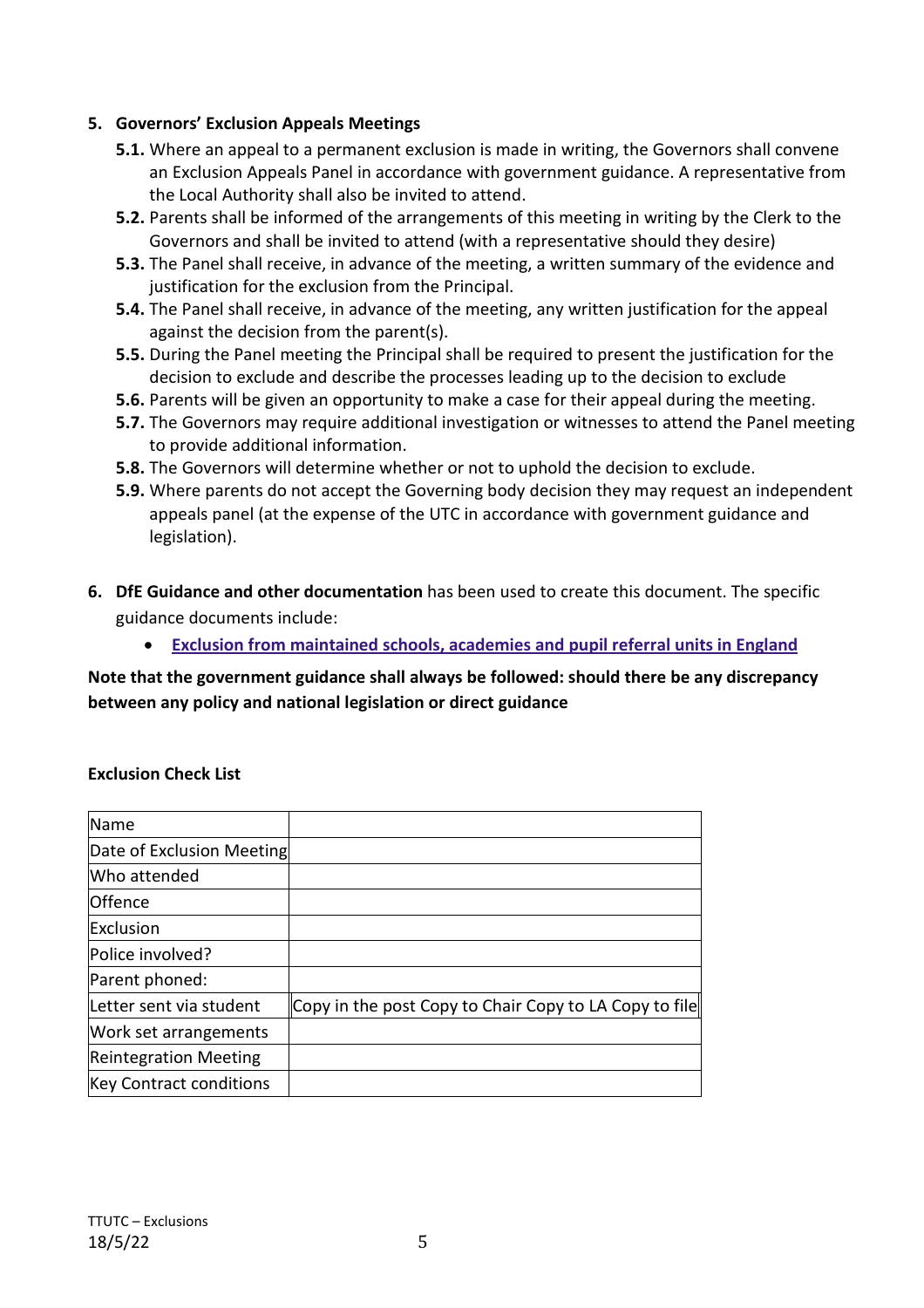# If over 15 days in any one term refer to Governors' Inclusion Committee Yes/No Help required from LA

# Governors' Exclusion Appeals Panel

| Date of Meeting                     |       |                                                              |        |
|-------------------------------------|-------|--------------------------------------------------------------|--------|
| Panel members                       |       |                                                              |        |
| LA Representative invited           |       |                                                              |        |
| Paper work prepared by              |       | Sent out   Includes reply form                               | Yes/No |
| Parents attending or not            |       |                                                              |        |
| Permanent Exclusion ratified Yes/No |       | Letter to parents sent within 24 hours Date:<br>Copy to file |        |
| Decision ratified by LA             | Date: |                                                              |        |
| Taken off roll                      | Date: |                                                              |        |